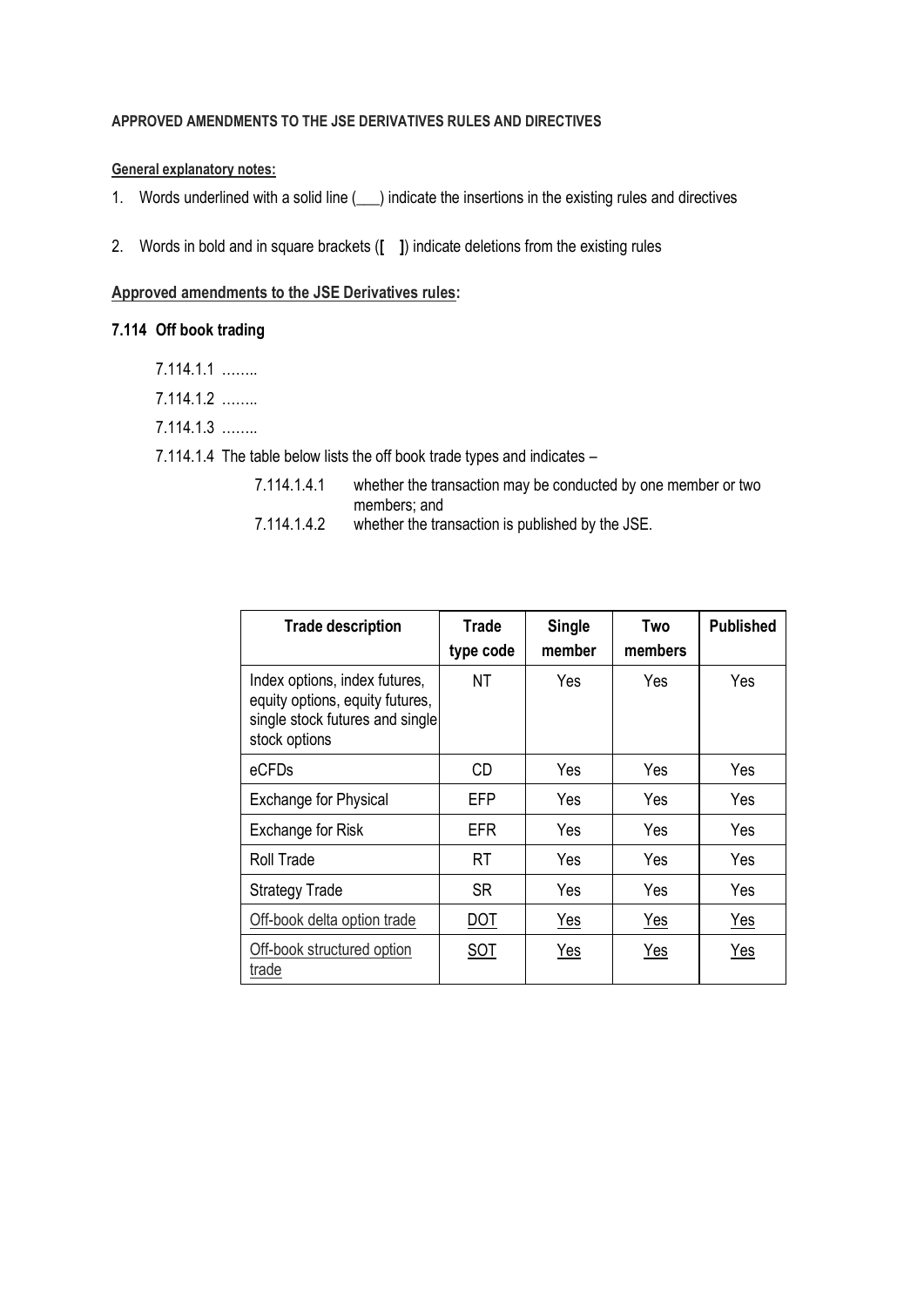#### **7.115 Off book trading criteria**

- 7.115.1 Subject to members complying with the best execution principle in rule 7.15 when trading with or on behalf of clients, the following transactions do not have to be executed through the central order book and may be validly reported to the JSE trading system:
	- 7.115.1.1 ……..
	- 7.115.1.2 ……..
	- 7.115.1.3 ……..
	- 7.115.1.4 ……..
	- 7.115.1.5 ……..
	- 7.115.1.6 Delta option trade ("DOT").

An off-book delta option trade is a transaction in options between two trading members or between a trading member and a client, which is reported to the JSE commodities trading system after the parties have agreed on the terms of the transaction, including the option volatility, and once the counterparty to the transaction who is required to execute the necessary futures delta hedge has done so.

7.115.1.7 Structured option trade ("SOT")

An off-book structured option trade is a transaction in options involving two or more strike prices within the same option structure between two trading members or between a trading member and a client, which is reported to the JSE commodities trading system.

- 7.115.1.**[6]**8 Any other transaction in commodity derivatives of a type which may validly be reported to the JSE trading system and not executed through the central order book, as determined by the JSE.
- 7.115.2 A futures transaction reported in terms of an EFRP shall comply with the following conditions:

| 7.115.2.1 | . |
|-----------|---|
| 7.115.2.2 |   |
| 7.115.2.3 |   |

7.115.3 The price of futures transactions reported in terms of an EFRP shall be -

7.115.3.1 …….. 7.115.3.2 ……..

- 7.115.4 DOT and SOT transactions shall be reported to the JSE commodities trading system without delay after the parties have agreed on the terms of the transaction and all conditions precedent have been fulfilled. In respect of DOT transactions, such conditions shall include the execution of the delta hedge.
- 7.115.5 A trading member who is trading on behalf of a client in respect of a DOT transaction shall take the following factors into account in determining the best option volatility level at which to trade:
	- 7.115.5.1 the implied volatility of existing orders in the options central order books;